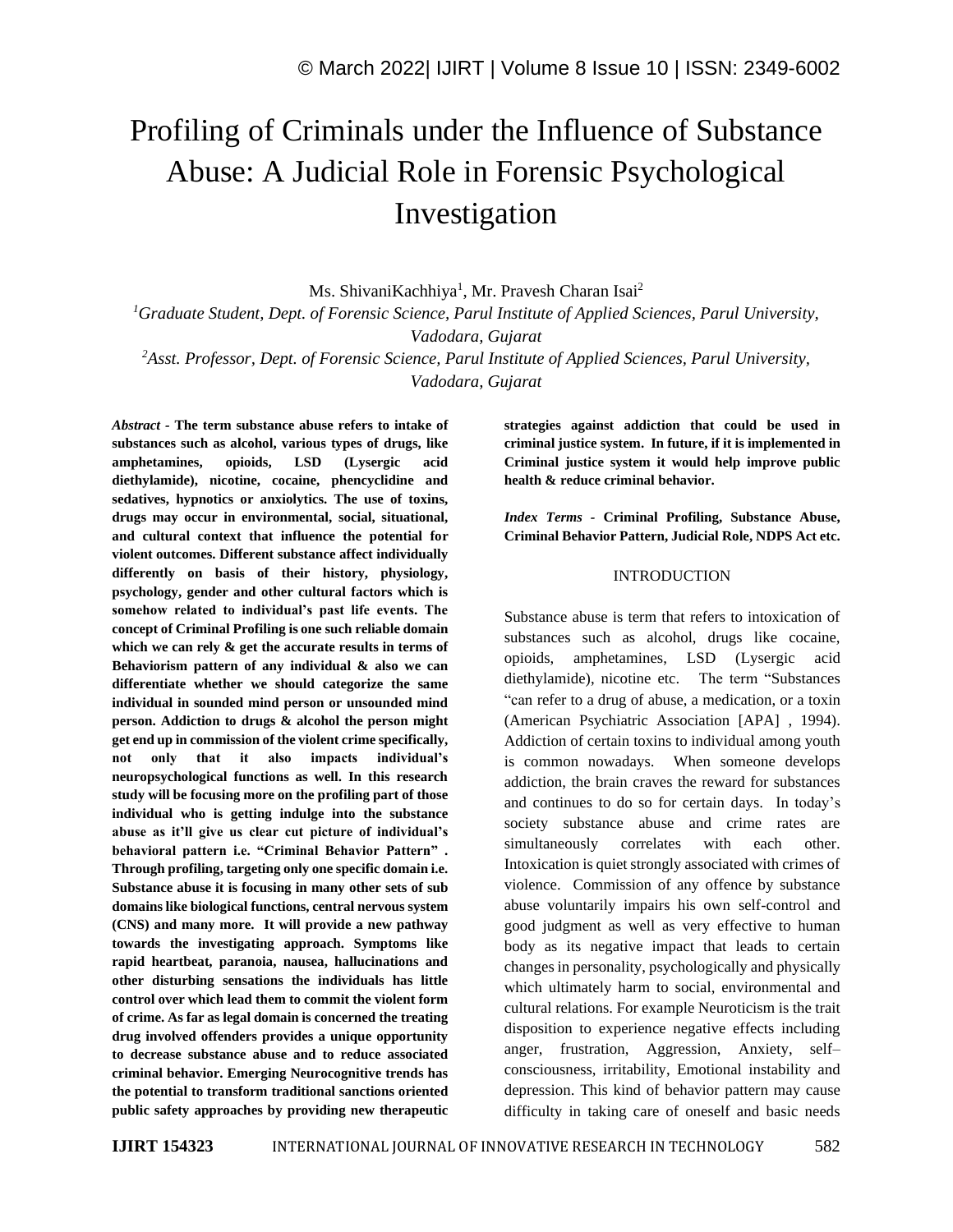such as shopping, hygiene, paying bills or keeping a job as a result of anxiety and depression. Due to this consumption of more and more drugs , alcohol and other substances to fulfill needs and overcome anxiety people engage in violent offence . Neuroticism has come to know as reflecting traits that show tendency to become easily aroused when intoxicated with stimulants or chemicals released from such psychotropic substances or inability to calm oneself down easily when upset or get worried. According to definition given by (Costa and Mc Crae and others) , Neuroticism is negative personality trait involving , maladjustment and negative emotions , poor selfregulation or the ability to manage urges , trouble dealing with stress, strong reaction to perceived threat and the tendency to complain . This various factors effect to the criminal behavior of perpetrator who indulge in substance abuse. Drug abuse has led to detrimental effect to society and country. The Uniform Crime Reporting Program (UCR) of the Federal Bureau of Investigation (FBI) reported that in 2007, 3.9% of the 14,831 homicides in which circumstances were known were Narcotics related. There is certain malicious activity such as homicide; Murders, Trafficking or Manufacturing of drugs and its related offences is increasing. According to certain sources violent activities against college students by keeping them engage in abusing substances such as drugs by group of people, under peer pressure or in attitude with psychology of adulthood and making their own decision teenager as well as students use drugs and to fulfill their requirement in greed, practice deception and thieving money from the parents or other activity which is bound to be illegal. Usage of substances among adult is common nowadays as rate of crime is also increasing. Profiling of certain offender is made to inference their behavior, history and psychological factors that affect them to commit such offence or to know the involvement of Mens rea or Actus rea according to which punishment is implemented to the perpetrator.

Law and criminal justice system plays an utmost role to give justice to the offender who by his subconscious mind commit any crime .Long term effect of addiction can cause even brain damage and, lead to death of individual. Judiciary system plays vital role to give justice to the offender for the crime being committed due to substance abuse unknowingly or without knowledge. As , drug related arrest , conviction and incarceration continue to increasing day by day Criminal Justice System faces the problem to handle such large amount of cases in court of law . Here by review based research paper that covers all the three domains of Law , Psychology and Forensics which deals with criminal abusing substances to relate their modus operandi of violent activities , crime scene and Behavior pattern of an individual. There are certain sections in Criminal justice system that deals with the criminal who is intoxicated with various substances and commit violent activities.

#### REVIEW OF LITERATURE

Substance abuse in general and alcohol abuse in particular are associated with increase in risk of interpersonal violent behaviors (Boles and Miotto , 2003;Grann and Fazel 2004; Hoaken and Stewart ,2003). Interpersonal violence accounts for large proportion of fatal or serious physical injuries as well as psychological trauma and severe loss of quality of life for victims (Krug et al, 2002). The Relation is complex addressing issues of proximal and distal risk factors, pharmacological effects, social context and personal expectancy as well as biological and psychological vulnerability (Boles & Miotto 2003; Chermack , Giancola , 1997 ; Hoaken and stewart , 2003). Additionally, an inclination or tendancy to behave in particular way for aggressive behavior enhance the risk of being aggressive when under the influence of alcohol or illicit drugs (Taylor and Chermack 1993). The effect of alcohol an aggression and violent behavior has been studied from the perspective of several disciplines (Chermack & Giancola , 1997 ;Paker ,2004) and in relation to variety of violent offences , for example: Assault , Homicide , Domestic Violence , Sexual assault ( Cloner et al , 2011 , Darke 2010; Murdach et al , 1990) . Other substances that increase the risk factors for violent behaviors are Benzodiazepines and anabolic androgenic steroids. Benzodiazepines are prescribed for anxiety, insomnia and several alcohol withdrawals. To our knowledge, only one previous study investigated the triggering or acute effect of alcohol, illicit drugs and Major classes of prescribed psychotropic drugs in violent behavior of offender (Haggard, Grann et al 2006)

The per capita consumption of alcohol in India increased 38% from 1.6 liters in 2003-05 to 2.2 liters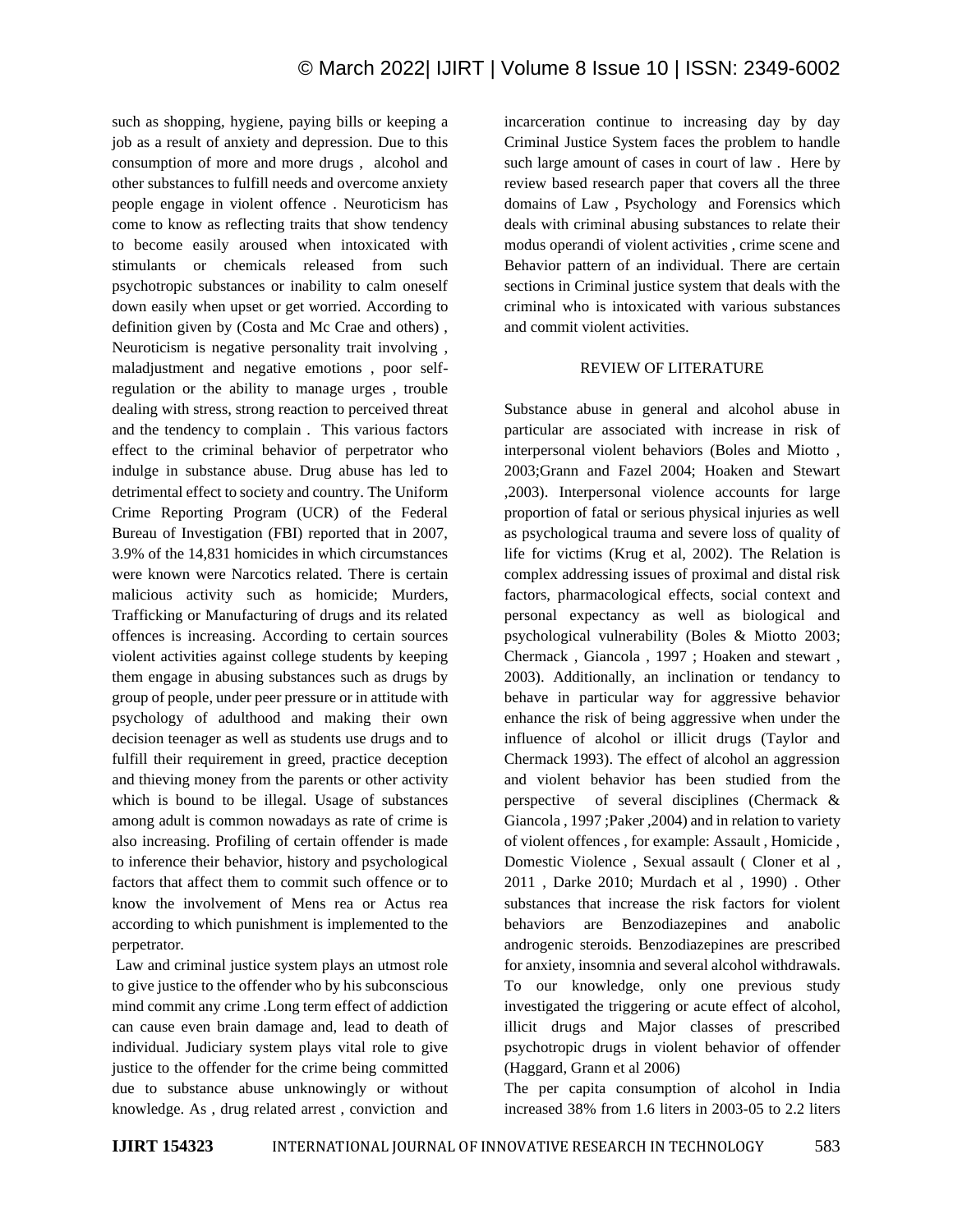in 2010-12. According to these (WHO) report, which also revealed that more than 11% of Indians were binge drinkers against the global average of 10%? Several psychological factors have been found to play a vital role in violence (Cher Mack, and Giancola 1997). The factors include influence on the individual behavior patterns which begins developing in early childhood so continue to evolve through adulthood. The Bureau of Justice statistics (BJS) National Crime Victimization Survey (NCVS) asks the victim of violent crime who reported seeing the offender whether they perceived the offender under the influence of drugs. According to 1992 survey, about half of the victims could not determine whether the offender was under the influence of substance, of those who could make determination, about 59 % reported that the offender was under the influence of drugs / alcohol. The most common substance identified was almost not combined with other drugs. About 20% reported that offender was under the influence of drugs alone or in combination with alcohol. According to Bureau of Justice Statistics, over 7, 50,000 crimes were committed involving individuals being under the influence of alcohol or drug in 2007.

A study published in the psychology of violence journal involved the following findings:

- The relationship between substance use and violence is apparent among a wide range of various population and types of abuse, i.e., violence in the community, violent criminal recidivism, etc.
- Drug and alcohol use are both linked to violence.
- The highest risk of violence occurs when drugs and violence occurs when drugs and alcohol use takes place in combination.
- Abusing alcohol seems to be significantly linked to the risk of being physically assaulted or injured, yet the association with drug is not as strong.
- Violent acting out while under the influence of drug or alcohol was significantly higher for men than women.

The National Institute on Drug Abuse (NIDA) state that drug abuse categories in three types of drug related offence.

- Drug possession and distribution
- Directly related to drug abuse (i.e. stealing to get money for drugs.)

• Lifestyle of engaging in illegal activity ,( i.e. association with other offenders or with illicit markets )

The NIDA believes that treatment provides the best alternative for minimizing and eventually stopping the drug abuse and criminal activity. Gender may also be of fundamental importance in modifying the relationship between alcohol and psychoactive drug use increases those behaviors (Reisis & Roth, 1993). National survey report that male drinking patterns are more likely , than those of females, to incorporate binge drinking with aggressive behavior while under the influence of alcohol is very rare among females (as cited in Fagan , 1990; Pihl & Peterson, 1993). In contrast to alcohol, drug use has been found to be associated with violent behavior for both women and men (Friedman, 1998).

# INVESTIGATING APPROACH ON CRIMINAL PROFILING

Criminal profiling is a forensic technique which seeks to provide investigative agencies with specific information which will help to focus on individuals with personality traits that is parallel of other perpetrator who have committed similar offences [ From Criminal Profiling ; Principles and practices By : R.N. koesis , Homana press Inc, Totowana,N]. More recent description of Criminal Profiling is refers to the process of identifying or making an inference of personality trait of criminal , behavioral tendencies , geographic locations and demographic or biological description of an offender based on his mode of crime , mens rea , etc. It is also an attempt to provide investigator with more information on a serial murderer who is yet to be identified or already punished. It also known as behavior analysis, this aspect of field of psychology offers law enforcement practice tools with which to apprehend serial criminals. Behavioral analysis creates profiles which are then used to connect seemingly unconnected incidents which help the judiciary system to make an investigation much easier. Criminal profiling of criminal, behavior and history can give idea of the crime being conducted after substance abuse. Profiling of criminal is required to know the literacy, mental and physical state. Profiling of individual considers the factors like neurological, psychological, geographical, cultural as well socio-economic status of individual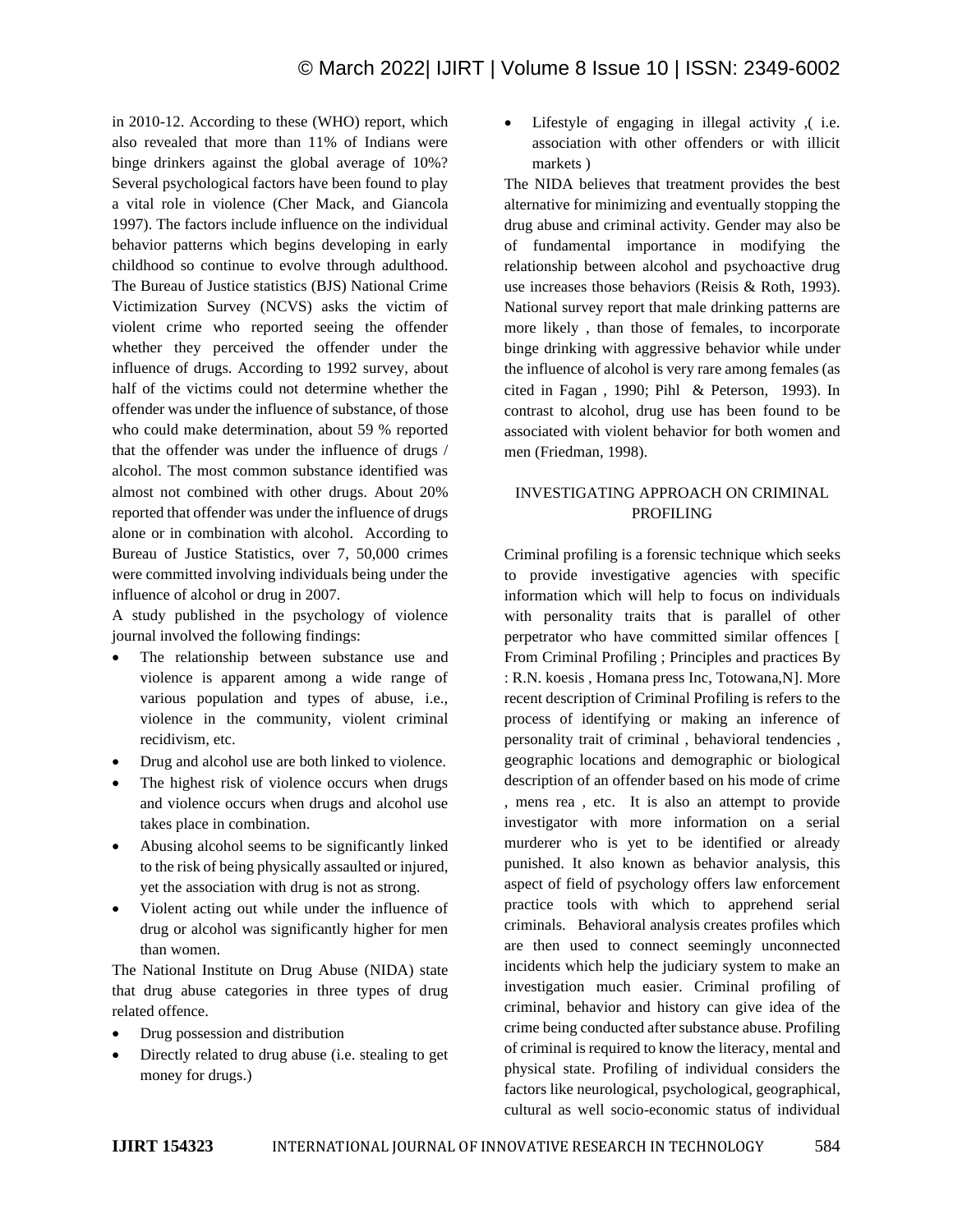that influence him to commit crime. Criminal profiling helps in investigation and to predict the characteristic of known individual. Not only forensic aspect it is interlinked with psychology, law and biological field. For example many notorious serial killers are caught by criminal profiling. They are as follows

- George Metesky
- Ted Bundy
- Joseph Paul Franklin
- Wayne Williams and Andrew Cunanan

By looking at major factors such as their History, Biological, Psychological and Behavior pattern of criminal, profiling is made.

- Past Background History If any individual who has early childhood problems , low parental support, lack of guidance , ignorance by guardian , lack of academic score, impulsive behavior , week physical and mental health, antisocial behavior etc. can lead to person engage in substance abuse at present time and ultimately violent behavior to overcome the memories of childhood problems.
- Psychological Illness Issues The chemical compound present in Stimulant, Nicotine, Opioids, alcohol and Sedatives enter the brain through blood stream upon use that can cause people to lose control of their impulses or crave harmful substances. In response many users continue to use it may lead to feeling of euphoric and strange behavioral traits as well as impulsiveness and short-tempered that leads to commit harmful violence.
- Biological Aspects Criminal whose parents or one of the family members engage in substance abuse or due to certain genetic disorders abusing drug or addiction to it may lead to violent effect to society an environment.

According to the above features profiling or behavior pattern of criminal is made to identify and make investigation easy or to link the series of crime through certain factors to single individual. By comparing modus operandi of offender, crime scene, its geographical location certain inference is made.

## HISTORICAL BENCHMARK OF CRIMINAL PROFILING

The first modern case of criminal profiling was the analysis made by Dr. Thomas bond on the serial killer Jack the Ripper (Patrick 2005). In the 1980 s Dr. Bond a police Surgeon, performed the autopsy on Mark Kelly (Jack The Ripper's last victim). From the autopsy he deduced that the man had lack the skill of autopsy or anatomical knowledge of surgeon .In an attempt to understand what had occurred, he reconstructed the murder and tried to interpret the behavioral pattern of the assailant (Offender Profiling, 2006). After much examination Bond came to conclusion with a profile for the police to investigate further. It included a quiet harmless looking man. He was physically strong, composed, daring despite being a longer without any real occupation. Bond also concluded that five crimes were committed by same man (PETHRICK 2005). Despite the case remains unsolved Dr. Bond was widely regarded as the first Offender Profiler (Offender Profiling 2006). For example, Profiling of famous serial killer Ted Bundy, Bundy was a cunning and charming psychopath who kidnapped, raped and murdered more than 30 women in seven states between 1974 to 1978. Difficult childhood, strained relationship with his step father and constant bullying. He is an organized offender who with well-planned location and strangulate the women at a place.

# IMPACT OF SUBSTANCE ABUSE ON INDIVIDUALS HEALTH

The effect of drug abuse depends on the type of drug, any other substances that a person is using and their health history. Addiction to certain substances impact brain on many levels. Alcohols, Drugs contain chemical compound that affect the mind and body. There are different on basis of types of drug used, dosage and delivery method. Using any kind of drug with less quantity and moderation has short term effect. For instances one or two glass or servings may cause mild intoxication. A person may feel relaxed, uninhibited, or sleepy. On the other hand misusing medication may lead to long term effects as well as addiction to such substances. Substance abuse majorly by youth of present scenario affects not only psychologically but also certain factors such as biological, sociological, and cultural factors. Criminal behavior and criminal profiling of any individual, is accomplished to know the modus operandi and Men's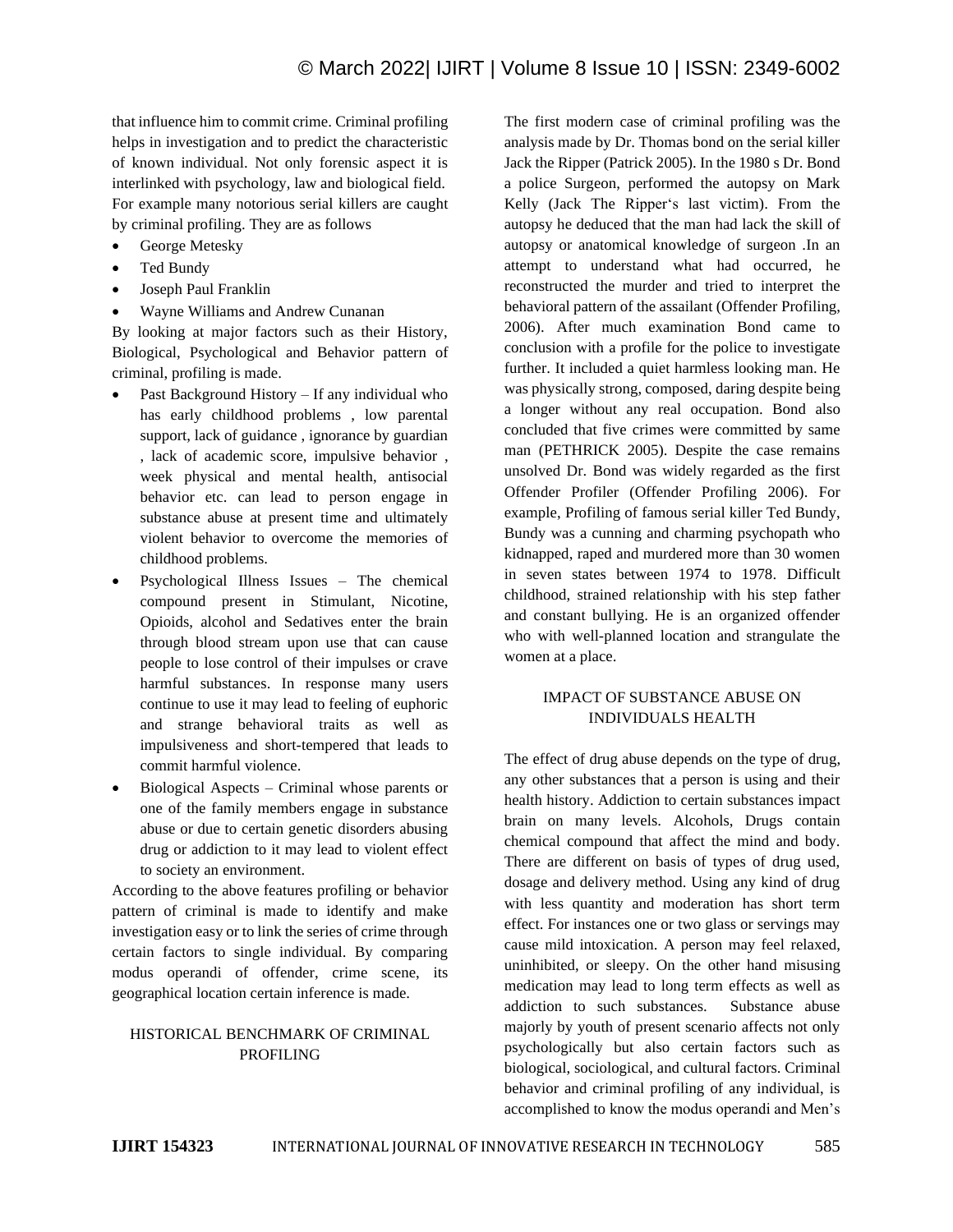Rea behind any offence. Like drug addiction consumption of alcohol can cause feeling of disillusion, dissatisfaction in life due to lack of financial status , poor academic achievement, aggressiveness etc. ,are the various factors that leads to commit violence by the individual and harm to nearby family members , society and friends. It not only affects individual life but also socio-economy of India. According to survey report by National survey on the extent ,pattern and trends of drug abuse in India (2004) , alcohol is the most commonly used substance for addiction even for women as well whose rate is increasing day by day. Various crimes such as larceny, shop-lifting, stealing, burglary, robbery, sexual assault, homicidal cases are often increasing by narcotic and substance abusers day by day. People with Substance Use Disorder (SUD) are unable to cease during drug abuse that lead to poor academic performance, financial or economic problem that lead to engage in violent activity under aggression or intoxication.

## JUDICIARY SYSTEM & PSYCHOLOGY

According to section 27 of NDPS ACT 1985, punishment for consumption of any narcotic drug or psychotropic substances shall be punishable with rigorous imprisonment for a term which may extend to one year or with fine that can extend to twenty thousand rupees or both. Currently, under section 27 of the NDPS ACT, possession of small quantities for personal consumption of drugs is a punishable offence, and can attract a fine of ten thousand rupees and imprisonment of six month or both. SECTION 35 is a law that allows a qualified person to request a court order requiring someone to be civilly committed and treated involuntarily for an alcohol or Substance Use Disorder (SUD). SECTION 85 defined as nothing is an offence which is done by a person who at the time of doing it, is by reason of intoxication , incapable of knowing the nature of the act or that he is doing what is either wrong or contrary to law. While on the other hand, SECTION 86 deals with intoxication of person when he commits crime knowingly or with criminal intention. The apex court, thus laid down a principle that, where an offence is committed by a person under influence of intoxication, it can be presumed that he has knowledge of the act which he is committing, but it cannot be presumed that he has got intention and the

same has to be inferred from the facts and circumstances of the case.

## PSYCHOLOGICAL EFFECT ON BASIS OF DIFFERENT SUBSTANCES

- Smoking When person smokes nicotine reaches the brain about 10 sec. At first it improves mood and concentration decreases, anger and stresses, relaxes muscles and reduces appetite. However research has shown that smoking actually increases anxiety, and tension. Nicotine creates an immediate sense of relaxation. So people belief that it reduces stress and anxiety. Smoking encourages brain to switch off own mechanism for making dopamine so in the long term supply decreases , which in turn prompt people to smoke more that leads to ultimately increase in Neuroticism.
- Alcohol It may cause damage to your Central Nervous System. It can affect your ability to make rational choice. I t can also damage frontal lobe that is part of brain responsible for vital functions , like impulse control , short term memory and judgment. Alcohol may encourage aggression or violence by disrupting normal functions. According to Disinhibiting Hypothesis. For example Alcohol weakens brain mechanism that normally restrains impulse behavior including inappropriate aggression. Crime it may leads to such as Homicide, sexual assault, drink & drive etc.
- Drugs Some individuals use aggressive techniques to steal money to buy more drugs, others may be involved in drug trafficking which often leads to violent crimes. Person addicted to methamphetamines for instance may suffer from anxiety, confusion, insomnia, mood disorder, and aggressive or violent behavior. In addition, the psychological risk associated with cocaine use includes violent erratic or paranoid behavior. It leads to increase in Domestic Violence, Sexual assault, Suicide attempts, and other aggressive behavior.

# IMPLEMENTING CRIMINAL PROFILING ON SUBSTANCE ABUSE INDIVIDUAL